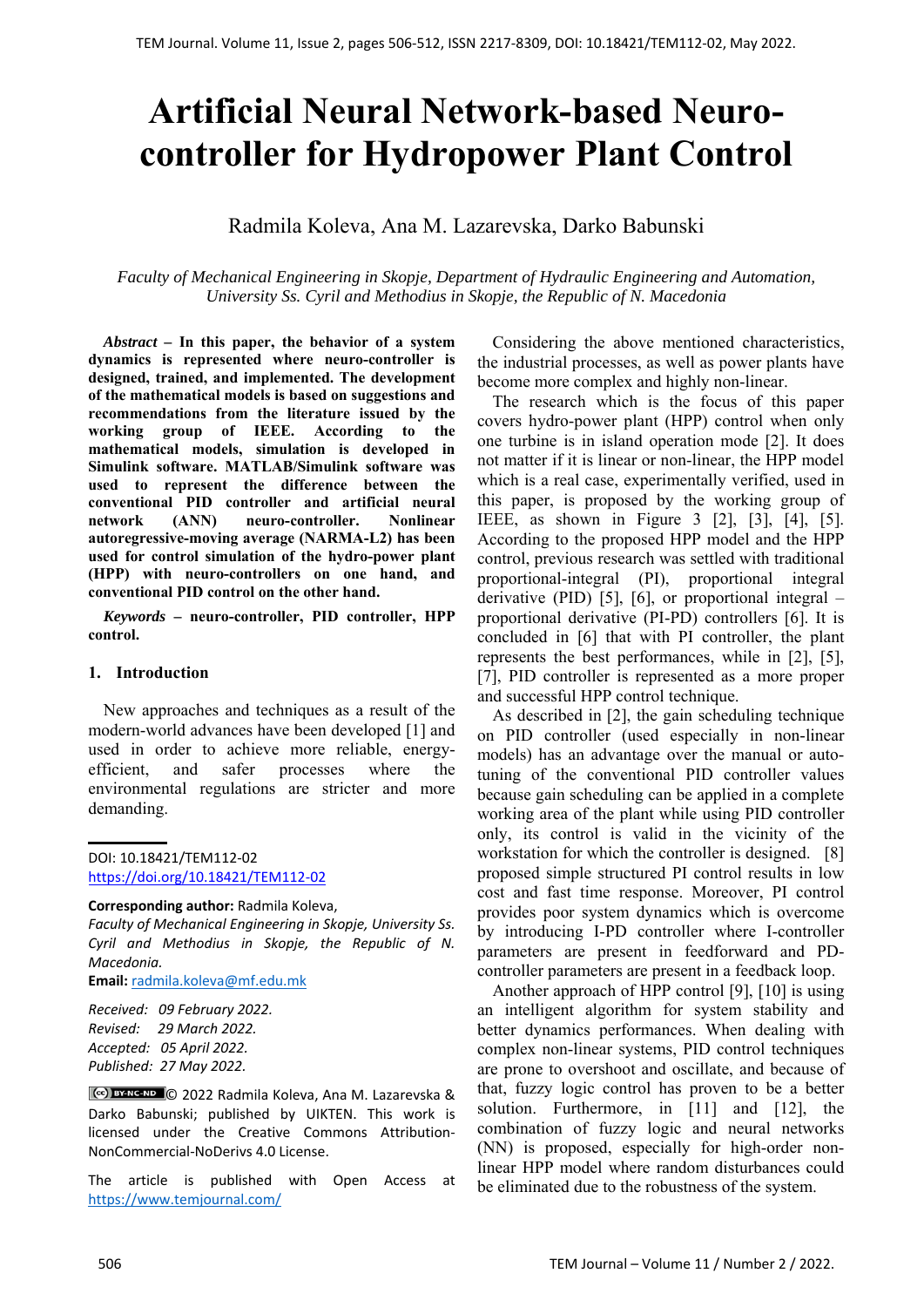Using intelligent algorithms for better dynamic performance such as neuro-controller implementation into multiple processes: hydro-pneumatic systems, thermal power plants, etc., is a well-known approach. However, such a control technique has not been yet developed/implemented in an HPP. Therefore, neurocontrol implementation is the focus of the research presented in this paper. In order to exhibit the plant behavior improvement, meaning faster system stabilization and better dynamic performance, a nonlinear autoregressive-moving average (NARMA-L2) is used.

### **2. Methodology**

Customization and design of a conventional PID controller, on one hand, and neuro-controller, on the other, in this paper is utilized in order to achieve more efficient, stable, and reliable HPP control. As a further research goal, the difference in responses with both controlling techniques will be examined.

Neuro-controllers as a modern control technique provides efficient control and faster system stabilization as the most important parameter related to processes and production. Important attention is paid to the design, training, and implementation of the NARMA-L2 neuro-controller. The NARMA-L2 control technique, which is an artificial neural network (ANN)-based neuro-controller, offers an efficient solution to the problem via utilizing a backpropagation training algorithm. NARMA-L2 has been used as a controlling technique that linearizes the model inside the controller and cancels the disturbance dynamics to the input in the system, simultaneously aiming to maintain the original dynamic of the system [13]. The training process is performed offline and uses approximated models which represent the process dynamics.

In the herein proposed model, NARMA-L2 controls the angular velocity of a hydro-turbine rotor depending on a network load. The reference value in the neuro-controller is angular velocity which according to Figure 3 is connected to a controller and the controller is then connected to the servomechanism and a hydro-turbine sub-system [2]. Accepted as the most accurate/efficient way and as the fastest backpropagation algorithm in MATLAB® - Deep Learning Toolbox, the training function for the controlling technique is performed by Levenberg-Marquardt Algorithm (LMA) [14].

# *2.1.Identification and Implementation of NARMA-L2*

NARMA-L2 (Figure 1), as linear/non-linear process controller, trained offline, is widely used to achieve accurate tracking reference value. Its

working principle is based on the input and output data, whereas the linear function of the plant model output is created by the control input [15].



*Figure 1. Block diagram of the NARMA-L2 controller [13]*

Both, g and f, non-linear functions as a part of NARMA-L2, have  $(2n - 1)$  inputs, whereas y (output) and u (control effort), are input prior values. Both non-linear functions are eliminated, (1) after the plant approximation procedure and (2) after the training data generation. Then, the system output, defined as  $y(k + d)$ , is equal to the tracked reference model output defined as  $y_r (k + d)$ , where (d) is the delay,  $n$  is plant output and  $k$  is the time index [3] [5]. Once the data are generated inside the neurocontroller, the system is trained repeatedly, until reaching the desired behavior and minimal data output error.



*Figure 2. NARMA-L2 neuro-controller structure [13]* 

Mathematical model of the control law, with a structural representation as in Figure 2, is defined by the following discrete time characteristic equation, where in  $(1)$ ,  $(2)$  and  $(3)$ , variables have the same meaning [16]:

$$
u(k+1) = \frac{y_r(k+d) - f[y(k),...,y(k-n+1),u(k),...,u(k-n+1)]}{g[y(k),...,y(k-n+1),u(k),...,u(k-n+1)]}
$$
(1)

were

$$
f = F[(y(k), ..., y(k - n + 1), 0, u(k - 1), ..., u(k - n + 1))]
$$
(2)

$$
g = \frac{\partial F}{\partial u(k)}\Big|_{[(y(k),...,y(k-n+1),0,u(k-1),...,u(k-n+1))]}
$$
(3)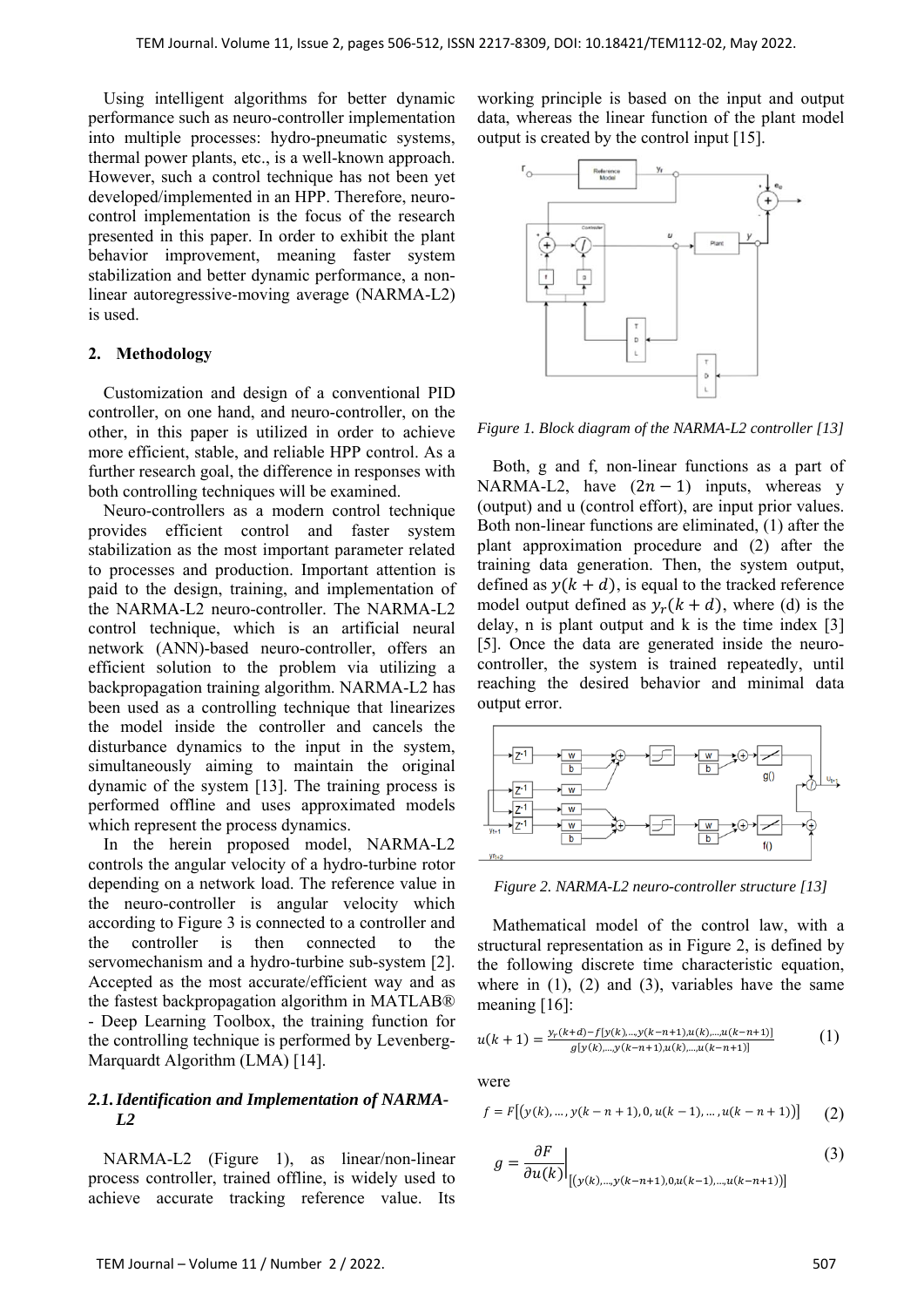# **3. Problem Elaboration**

Implementing new control techniques may help with faster system response, faster system stabilization, and avoiding system disturbance.

The system that is research topic is implementing modern control techniques and experiencing their advantages. Since the considered plant is HPP, its mathematical and functional representation combines the following subsystems: servomechanism subsystem, hydraulic turbine, electrical subsystem, and controller (Figure 3).



*Figure 3. Block diagram of a hydropower plant [2] (amended by authors)* 

Mathematical description of the hydraulic servo mechanism system is as follows:

$$
G_{\nu}(s) = \frac{1}{(T_1s + 1)(T_2s + 1)}
$$
\n
$$
\frac{L[y(t)]}{L[u(t)]} = \frac{1}{1 + T_{\rho} \cdot s}
$$
\n(4)

In equation (4),  $T_1$  and  $T_2$  are determined by the pressure characteristics and the flow that enters the plant, for moving the servo-mechanism system, including servomotors [2].

The input in the servo-mechanism system is the signal from the controller u(t) where it strives the error between the reference value of angular speed and the given angular speed, to be as low as possible. In this subsystem, the output is the blade opening position of the wicket gate i.e., wicket gate servomotor stroke,  $y(t)$  where  $T_p$  is a pilot valve and servo motor time constant [2], [3].

Taking into consideration the parameters, such as: time constant of water (water starting time)  $T_w$ , flow, pressure, power near operating point, the transfer function was obtained i.e. the linear mathematical model that describe the hydro-turbine [2]:

$$
\frac{\Delta P_m}{\Delta c} = \frac{1 - T_w s}{1 + \frac{T_w}{2} s} \tag{6}
$$

where *s* is Laplace operator.

Transfer function of the system [2]:

$$
G(s) = \frac{G_c(s)(1 - T_w s)}{\left(1 + \frac{T_w}{2} s\right)(T_m s + D)}
$$
(7)

where  $G_c(s)$  is transfer function of a control and could be PI or PID control, depending on whether the system is linear or non-linear, and depending on the parameters that could be controlled.  $T_m$  is mechanical time constant in [s] and D is turbine damping coefficient [2].

The characteristics equation of an electrical subsystem [2] which is an essential part of a hydropower plant, is as follows:

$$
P_L = P_0 + P_0 D_{pf} \Delta f \tag{8}
$$

$$
\Delta P_0 = \Delta P_0 + D\Delta f \tag{9}
$$

$$
\Delta \overline{P_m} - \Delta \overline{P_e} = 2Hs\Delta \overline{\omega} \tag{10}
$$

$$
\Delta \overline{P_m} - \Delta P_e = (T_m s + \overline{D_f}) \Delta \overline{\omega}
$$
 (11)

$$
\dot{\omega} = \frac{1}{T_m \omega} (P_m - P_e) \tag{12}
$$

$$
P_e = P_l + D(\omega - 1) \tag{13}
$$

where equation 8 represents active power. Linearizing eq. 8 are defined the load changes which are not sensitive to frequency and those that are sensitive to change frequency which represent equation 9. Combining load equation 9, and 10 -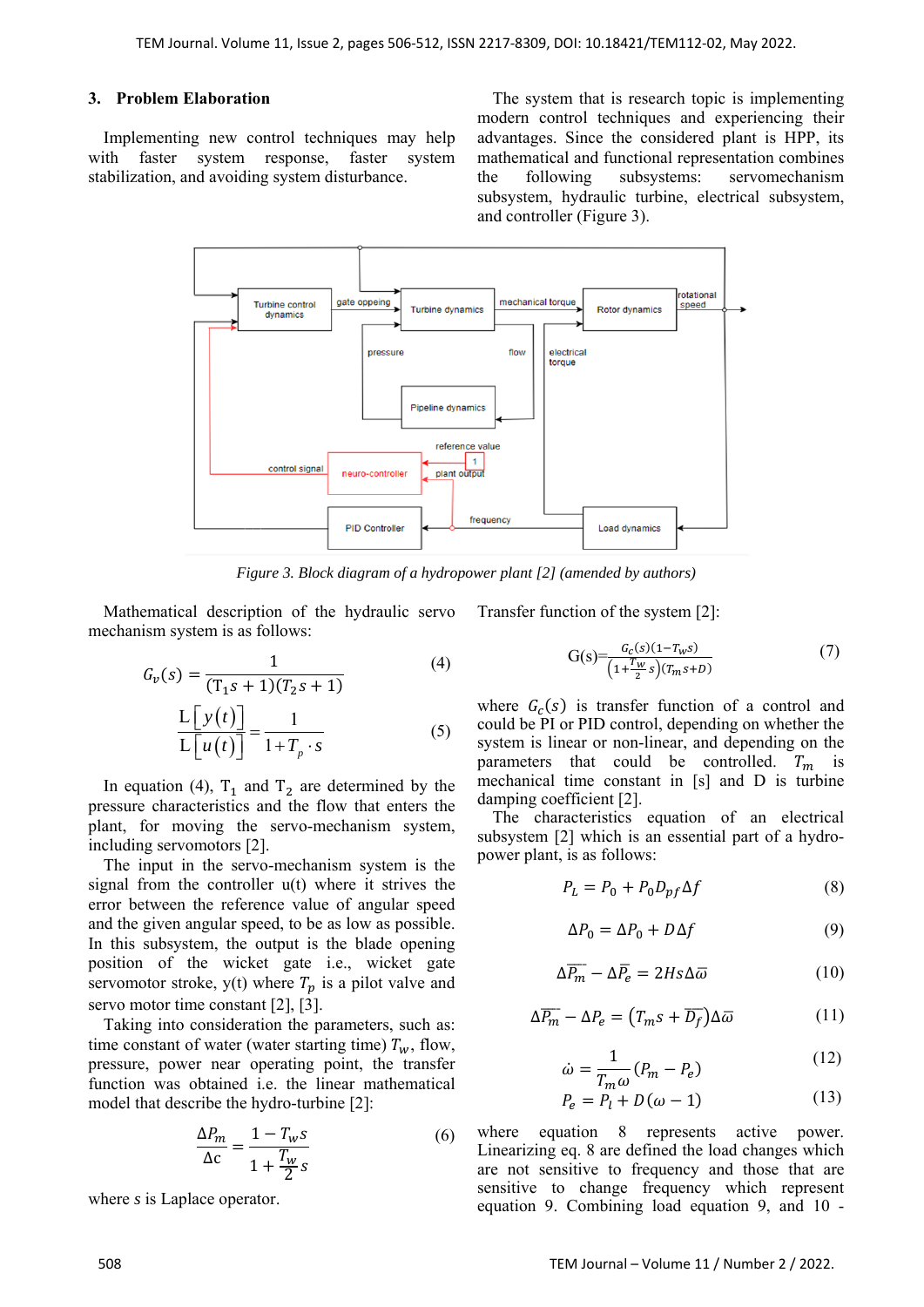generator equation, obtained in equation 11, transfer function of mechanical movement of a generator with load damping  $D_f$ . Mathematical modeling of rotor dynamics is obtained by combining 9 and 11 and implementing small modification with 12 and 13 [2].

$$
G(s) = K_p + \frac{K_i}{s} + K_d s \tag{14}
$$

Eq. 14 represents the transfer function of a PID controller where  $K_p$ ,  $K_i$  and  $K_d$  are parameters that could be manually calculated or could be auto tuned using  $MATLAB^{\circledR}$  software.



*Figure 4. Simulink model configuration for PID models [2]* 

The most frequently used controller for HPP control is the PID [5], [6]. This type of controller is sensitive to small errors and is more capable of quick response. Emerging new technologies, such as neurocontrollers, are able to speed up the stabilization, no matter whether the process is linear or non-linear. The reason for developing and implementing new controllers lies in the inability of the PID controller to return the system to a stable state, due to its physical limitation and saturation.

### **4. Results and Discussion**

In this section, results obtained are elaborated while using conventional PID controller for HPP plant control, compared to those when using NARMA-L2 neuro-controller, based on the proposed mathematical model (equations 4 to 13).



*Figure 5. Simulink model configuration for NARMA-L2* 

Tuning the parameters for the PID controller is done via using the gain-scheduling technique. According to Figure 3, block diagrams and lines in black represent the HPP model with PID controller, while red lines depict the newly implemented neurocontroller.

Simulink model for PID and neuro-controller control techniques are shown on Figure 4 and Figure 5, respectively. NARMA-L2 has a specific block diagram where the parameters for the neurocontroller and the neural network are specified inside the block diagram.

Configuration and generation of the training data for the neuro-controller are according to Table 1, whereby training lasts until the desired responses are obtained and until the regression-R approaches 1.

*Table 1. Linear plant identification and controller configuration* 

| Network Architecture                   |                |                           |                             |  |  |  |
|----------------------------------------|----------------|---------------------------|-----------------------------|--|--|--|
| Size of<br>hidden layer                | 1              | Delayed plant<br>inputs   | 3                           |  |  |  |
| Sampling<br>interval<br>(sec)          | 0.1            | Delayed plant<br>outputs  | $\mathcal{D}_{\mathcal{L}}$ |  |  |  |
| Training data                          |                |                           |                             |  |  |  |
| Training<br>samples                    | 1000           | Minimum<br>interval value | 0.01                        |  |  |  |
| Maximum<br>plant input                 | $\overline{2}$ | Maximum plant<br>output   | 1                           |  |  |  |
| Minimum<br>plant input                 | $-1$           | Minimum plant<br>output   |                             |  |  |  |
| Maximum<br>interval<br>value           | 1              | Simulink plant<br>model   | LinearPlant<br>Model        |  |  |  |
| Training parameters                    |                |                           |                             |  |  |  |
| $\overline{\text{Training}}$<br>Epochs | 500            | Training<br>function      | trainlm                     |  |  |  |

As per [14] the training function, which in a most accurate and efficient way solves the generic-curve fitting problem, is Levenberg-Marquardt Algorithm (LMA). Hence, herein, this type of algorithm is implemented.



*Figure 6. NN training performance graphical representation*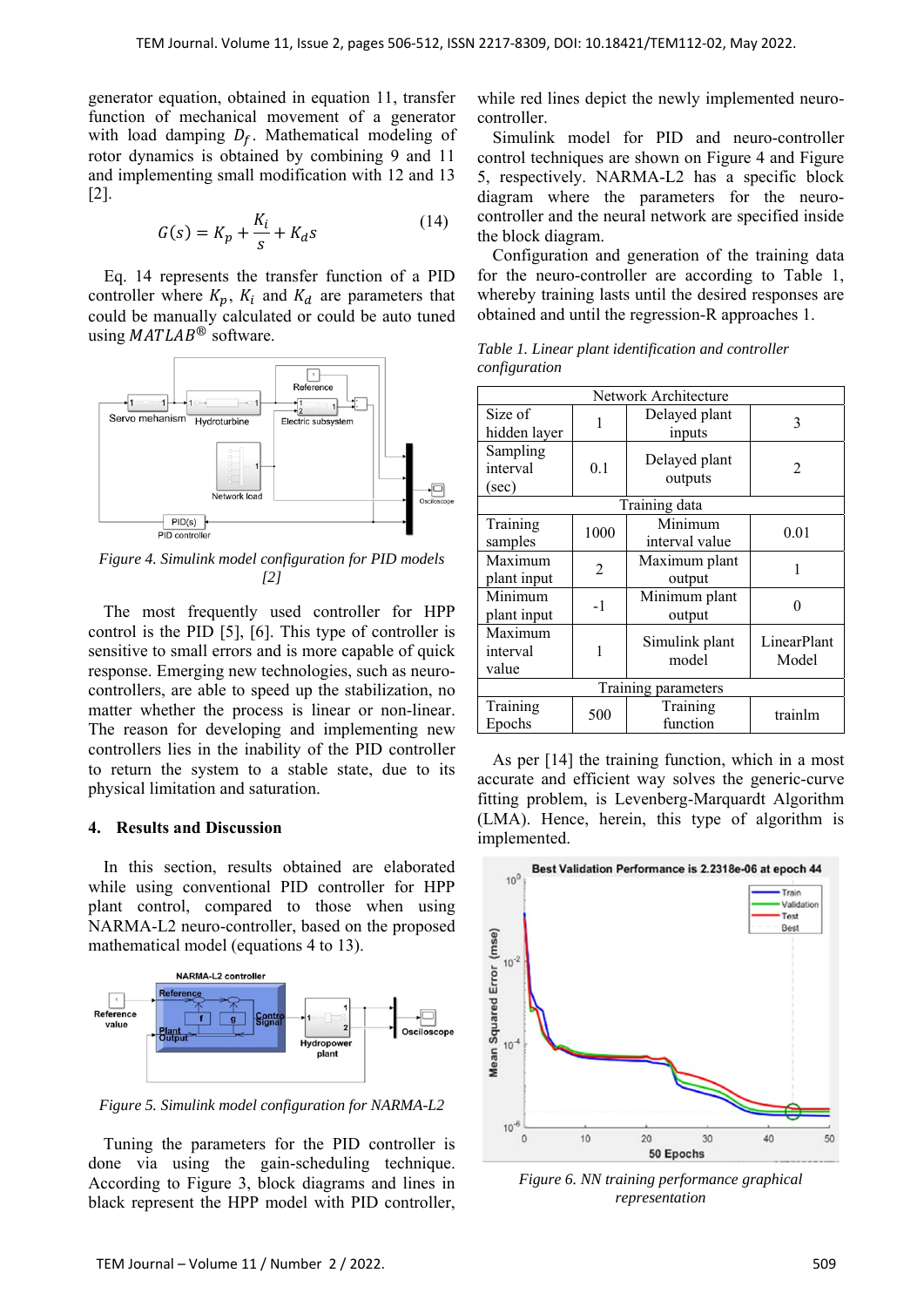The desired response (Figure 6) is reached at epoch 44 when the mean square error is 2.2318 e-06.

Compared to the results when the system is controlled by PID, a significant difference in the responses is noticed after implementing the neurocontroller (Figure 5). As the NARMA-L2 uses linear approximation in the vicinity of  $u(k)=0$ , the obtained plant model successfully tracks the signal, it becomes stable in a shorter period, while no response overshoot occurs. The controller input reference signal is the angular velocity, whereas the trajectory that should be tracked is the network load. The negative decline in the mechanical power due to



*Figure 7. Comparison of the responses given by PID controller and neuro-controller* 

inertia, as a crucial feature in the hydro turbine behavior, is successfully addressed. Short oscillations are still present, but no overshoot occurs.

As shown in Figure 7, the difference in the stabilization period between both responses (PID controller in green and neuro-controller in red) is 10 seconds, where better results are obtained from using neuro-controller rather than the conventional PID controller.

| Network Architecture          |      |                           |                              |  |  |  |
|-------------------------------|------|---------------------------|------------------------------|--|--|--|
| Size of<br>hidden layer       | 10   | Delayed plant<br>inputs   | 3                            |  |  |  |
| Sampling<br>interval<br>(sec) | 0.01 | Delayed plant<br>outputs  | $\mathfrak{D}$               |  |  |  |
| Training data                 |      |                           |                              |  |  |  |
| Training<br>samples           | 3000 | Minimum<br>interval value | 30                           |  |  |  |
| Maximum<br>plant input        | 1    | Maximum plant<br>output   | inf                          |  |  |  |
| Minimum<br>plant input        | 0    | Minimum plant<br>output   | $-inf$                       |  |  |  |
| Maximum<br>interval<br>value  | 300  | Simulink plant<br>model   | Non-<br>linearPlant<br>Model |  |  |  |
| Training parameters           |      |                           |                              |  |  |  |
| Training<br>Epochs            | 2500 | Training<br>function      | trainlm                      |  |  |  |

*Table 2. Non-linear plant identification and controller configuration* 



*Figure 8. Response of a non-linear model of a turbine tracking the input signal using NARMA-L2* 



*Figure 9. Response of a non-linear model of a turbine tracking the input signal using gain scheduling PID [2]* 

Configuration of the NARMA-L2 controller parameters is performed either by trial-error method or by realizing the manner of effect that specific parameters have on the system. Using NARMA-L2 as a controller in non-linear systems, indicates that it linearizes the model because of the controller's architecture. Configuration and generation of the training data for the neuro-controller are according to the Table 2.

Comparing Figure 8 and Figure 9, it could be concluded that implementing a neuro-controller results in a shorter rise time, in overshoots, and in oscillations, which stabilize swiftly. According to Figure 8, after more than 1000 trials of network training of the non-linear plant model, a response error compared to the network load in the last two steps is still not eliminated, i.e., the turbine does not follow the network load; while in Figure 9, where the gain scheduling technique is used, the system is stable and the mechanical power is tracking the network load, but the system's response is slower (i.e., larger rise time). Additional research is required to explain why after so many trials when using a neuro-controller that gives better dynamic responses, the error in the last two steps remains.

# **5. Conclusion**

A comparison in the HPP dynamic behavior has been successfully elaborated while using a conventional PID controller and a NARMA-L2 neuro-controller.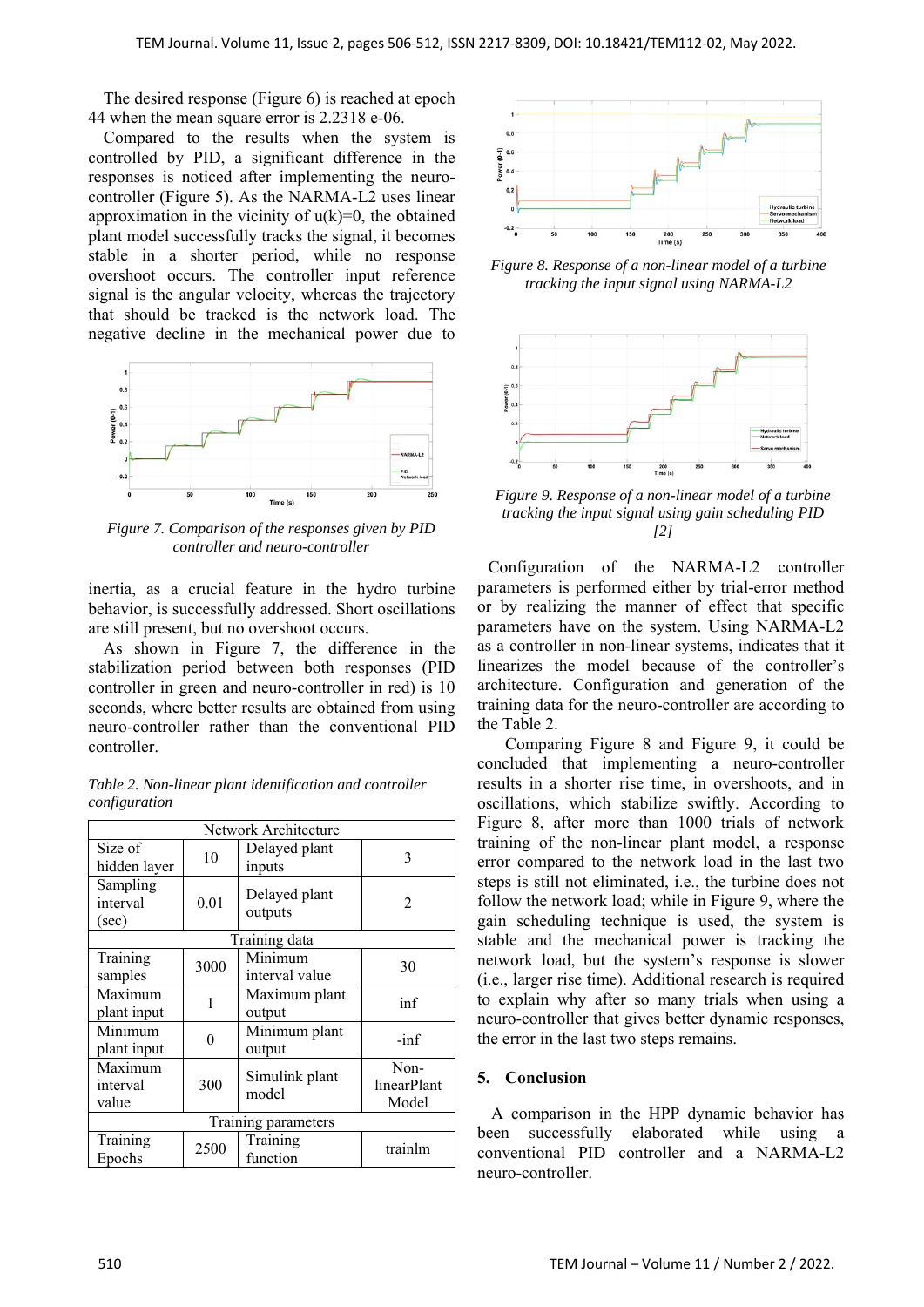The study of both control approaches shows that NARMA-L2 neuro-controller is more beneficial in providing fast rise time, stable response, and a faster system stabilization than the conventional PID control technique.

In contrast to the resolved network load tracking problem in the linear model, in the non-linear model the error in the last two steps still pertains. Thus, initial results are promising, although the actual aim of successful tracking has not yet been achieved. Further research, in order to reach the desired dynamic behavior of the non-linear system is foreseen, whereby a combination of NARMA-L2 and PID controller emerges as a possible solution.

# **Nomenclature**

*Table 3. Table with important variables* 

| $T_i$           | Integral time constant               | [s]                                                                                                                                                                                                                                                                                                                                                                                                                                                                                                                                                                                     |  |
|-----------------|--------------------------------------|-----------------------------------------------------------------------------------------------------------------------------------------------------------------------------------------------------------------------------------------------------------------------------------------------------------------------------------------------------------------------------------------------------------------------------------------------------------------------------------------------------------------------------------------------------------------------------------------|--|
| $T_{w}$         | Water starting time                  | [s]                                                                                                                                                                                                                                                                                                                                                                                                                                                                                                                                                                                     |  |
| $T_m$           | Mechanical time constant             | [s]                                                                                                                                                                                                                                                                                                                                                                                                                                                                                                                                                                                     |  |
| $P_m$           | Mechanical power                     | [kW]                                                                                                                                                                                                                                                                                                                                                                                                                                                                                                                                                                                    |  |
| $P_e$           | Electrical power                     | [kW]                                                                                                                                                                                                                                                                                                                                                                                                                                                                                                                                                                                    |  |
| $D_f$           | Load attenuation                     | $\lbrack - \rbrack$                                                                                                                                                                                                                                                                                                                                                                                                                                                                                                                                                                     |  |
| $\omega$        | Angular speed                        | $\lceil \text{rad/s} \rceil$                                                                                                                                                                                                                                                                                                                                                                                                                                                                                                                                                            |  |
| $K_p$           | Proportional gain                    | $[\cdot]$                                                                                                                                                                                                                                                                                                                                                                                                                                                                                                                                                                               |  |
| $K_i$           | Integral gain                        | $\left[ -\right] % \includegraphics[width=0.9\columnwidth]{figures/fig_2b.pdf} \caption{The graph $\mathcal{N}_1$ is a function of the parameter $\mathcal{N}_1$ and $\mathcal{N}_2$ is a function of the parameter $\mathcal{N}_1$ and $\mathcal{N}_2$ is a function of the parameter $\mathcal{N}_1$ and $\mathcal{N}_2$ is a function of the parameter $\mathcal{N}_1$ and $\mathcal{N}_2$ is a function of the parameter $\mathcal{N}_1$ and $\mathcal{N}_2$ is a function of the parameter $\mathcal{N}_1$.} \label{fig:1}$                                                        |  |
| $K_d$           | Derivative gain                      | $\lceil - \rceil$                                                                                                                                                                                                                                                                                                                                                                                                                                                                                                                                                                       |  |
| C               | Opening of the wicket gate           | $\lceil \text{pu} \rceil$                                                                                                                                                                                                                                                                                                                                                                                                                                                                                                                                                               |  |
| g               | Non-linear function                  | l-l                                                                                                                                                                                                                                                                                                                                                                                                                                                                                                                                                                                     |  |
| f               | Non-linear function                  | [-]                                                                                                                                                                                                                                                                                                                                                                                                                                                                                                                                                                                     |  |
| y               | Output from neuro-controller         | $\lceil - \rceil$                                                                                                                                                                                                                                                                                                                                                                                                                                                                                                                                                                       |  |
| u               | Control effort                       | $\lceil - \rceil$                                                                                                                                                                                                                                                                                                                                                                                                                                                                                                                                                                       |  |
| k               | Time index                           | [-]                                                                                                                                                                                                                                                                                                                                                                                                                                                                                                                                                                                     |  |
| n               | Plant output                         | -1                                                                                                                                                                                                                                                                                                                                                                                                                                                                                                                                                                                      |  |
|                 | Pilot valve and servo motor time     | [s]                                                                                                                                                                                                                                                                                                                                                                                                                                                                                                                                                                                     |  |
| $T_p$           | constant                             |                                                                                                                                                                                                                                                                                                                                                                                                                                                                                                                                                                                         |  |
| $\mathbf d$     | Control error                        | $\lceil - \rceil$                                                                                                                                                                                                                                                                                                                                                                                                                                                                                                                                                                       |  |
| W               | Vector of real-values weights        | $\lceil - \rceil$                                                                                                                                                                                                                                                                                                                                                                                                                                                                                                                                                                       |  |
| $\mathbf x$     | Vector of input values               | [-]                                                                                                                                                                                                                                                                                                                                                                                                                                                                                                                                                                                     |  |
| m               | Number of inputs to the Perceptron   | [-]                                                                                                                                                                                                                                                                                                                                                                                                                                                                                                                                                                                     |  |
| b               | Bias                                 | l-l                                                                                                                                                                                                                                                                                                                                                                                                                                                                                                                                                                                     |  |
| $P_L$           | Active power                         | [MW]                                                                                                                                                                                                                                                                                                                                                                                                                                                                                                                                                                                    |  |
| $P_0$           | Power load (not sensitive to changes | [W]                                                                                                                                                                                                                                                                                                                                                                                                                                                                                                                                                                                     |  |
|                 | in frequency)                        |                                                                                                                                                                                                                                                                                                                                                                                                                                                                                                                                                                                         |  |
| $D_{pf}$        | Frequency sensitivity parameter      | [%]                                                                                                                                                                                                                                                                                                                                                                                                                                                                                                                                                                                     |  |
| Η               | Rotational mass moment of inertia    | [kgm]                                                                                                                                                                                                                                                                                                                                                                                                                                                                                                                                                                                   |  |
| $P_l$           | Electric load                        | [kW]                                                                                                                                                                                                                                                                                                                                                                                                                                                                                                                                                                                    |  |
| j               | Number of neurons                    | $[ - ]$                                                                                                                                                                                                                                                                                                                                                                                                                                                                                                                                                                                 |  |
| $N_u$           | Tentative control signal             | $[ - ]$                                                                                                                                                                                                                                                                                                                                                                                                                                                                                                                                                                                 |  |
| $y_r$           | Desired response                     | $\left[ \cdot \right]$                                                                                                                                                                                                                                                                                                                                                                                                                                                                                                                                                                  |  |
| $\mathcal{Y}_m$ | NN response                          | [-]                                                                                                                                                                                                                                                                                                                                                                                                                                                                                                                                                                                     |  |
| $\rho$          | is sum of the squares of the control | $[\cdot]$                                                                                                                                                                                                                                                                                                                                                                                                                                                                                                                                                                               |  |
|                 | increments                           |                                                                                                                                                                                                                                                                                                                                                                                                                                                                                                                                                                                         |  |
| u'              | Control increment                    | $[\cdot] % \centering \includegraphics[width=0.9\columnwidth]{figures/fig_10.pdf} \caption{The graph $\mathcal{N}_1$ is a function of the number of~\textit{N}_1$-error of the number of~\textit{N}_2$-error of the number of~\textit{N}_1$-error of the number of~\textit{N}_2$-error of the number of~\textit{N}_1$-error of the number of~\textit{N}_2$-error of the number of~\textit{N}_1$-error of the number of~\textit{N}_2$-error of the number of~\textit{N}_1$-error of the number of~\textit{N}_2$-error of the number of~\textit{N}_1$-error of the number of~\textit{N}_$ |  |
| t               | Time index                           | $\left[ \cdot \right] % \includegraphics[width=0.9\textwidth]{images/TrDiS/N-Architecture.png} % \caption{The first two different values of $N$ in the \mbox{thm}\xspace H\ensuremath{\mathbb{Z}}\xspace^{n+1}$ is shown in the \mbox{thm}\xspace H\ensuremath{\mathbb{Z}}\xspace^{n+1} \label{TrDiS/N-Architecture} %$                                                                                                                                                                                                                                                                 |  |
|                 |                                      |                                                                                                                                                                                                                                                                                                                                                                                                                                                                                                                                                                                         |  |

## **References**

[1]. Al-Dunainawi, Y., Abbod, M. F., & Jizany, A. (2017). A new MIMO ANFIS-PSO based NARMA-L2 controller for nonlinear dynamic systems. *Engineering Applications of Artificial Intelligence*, *62*, 265-275. https://doi.org/10.1016/j.engappai.2017.04.016

[2]. Babunski, D. L. (2012). Optimal control systems in hydro power plants; Optimalni sistemi za upravuvanje so hidroenergetski objekti. Thesis/Dissertation, Faculty of Mechanical Engineering - Skopje, Ss. 'Cyril and Methodius' University, Skopje, North Macedonia.

- [3]. Mover, W. G. P., & Supply, E. (1992). Hydraulic turbine and turbine control models for system dynamic studies. *IEEE Transactions on Power Systems*, *7*(1), 167-179. https://doi.org/10.1109/59.141700
- [4]. De Jaeger, E., Janssens, N., Malfliet, B., & Van De Meulebroeke, F. (1994). Hydro turbine model for system dynamic studies. *IEEE Transactions on Power Systems*, *9*(4), 1709-1715. https://doi.org/10.1109/59.331421
- [5]. Babunski, D., & Tuneski, A. (2003). Modelling and design of hydraulic turbine-governor system. *IFAC Proceedings Volumes*, *36*(7), 263-267. https://doi.org/10.1016/S1474-6670(17)35842-1
- [6]. Zoby, M. R. G., & Yanagihara, J. I. (2009). Analysis of the primary control system of a hydropower plant in isolated model. *Journal of the Brazilian Society of Mechanical Sciences and Engineering*, *31*(1), 5-11. https://doi.org/10.1590/S1678-58782009000100002
- [7]. Hammid, A. T., Hojabri, M., Sulaiman, M. H., Abdalla, A. N., & Kadhim, A. A. (2016). Load frequency control for hydropower plants using pid controller. *Journal of Telecommunication, Electronic and Computer Engineering (JTEC)*, *8*(10), 47-51.
- [8]. Daraz, A., Malik, S. A., Haq, I. U., Khan, K. B., Laghari, G. F., & Zafar, F. (2020). Modified PID controller for automatic generation control of multisource interconnected power system using fitness dependent optimizer algorithm. *PloS one*, *15*(11), e0242428.

https://doi.org/10.1371/journal.pone.0242428

- [9]. Gonggui, C., Yangwei, D., Yanyan, G., Shanwai, H., & Lilan, L. (2016). PID parameters optimization research for hydro turbine governor by an improved fuzzy particle swarm optimization algorithm. *The Open Electrical & Electronic Engineering Journal*, *10*(1).
- [10]. Egoigwe, S. V., Chukwudozie, C., Nwobi, C., Araoye, T. O., Arize, C. I., & Anoliefo, E. C. (2019). Application of a Fuzzy Logic Controller for Hydropower Generator Speed Regulation. *European Journal of Engineering and Technology Research*, *4*(3), 132-135.
- [11]. Ab Talib, M. H., & Mat Darus, I. Z. (2017). Intelligent fuzzy logic with firefly algorithm and particle swarm optimization for semi-active suspension system using magneto-rheological damper. *Journal of Vibration and Control*, *23*(3), 501- 514. https://doi.org/10.1177/1077546315580693